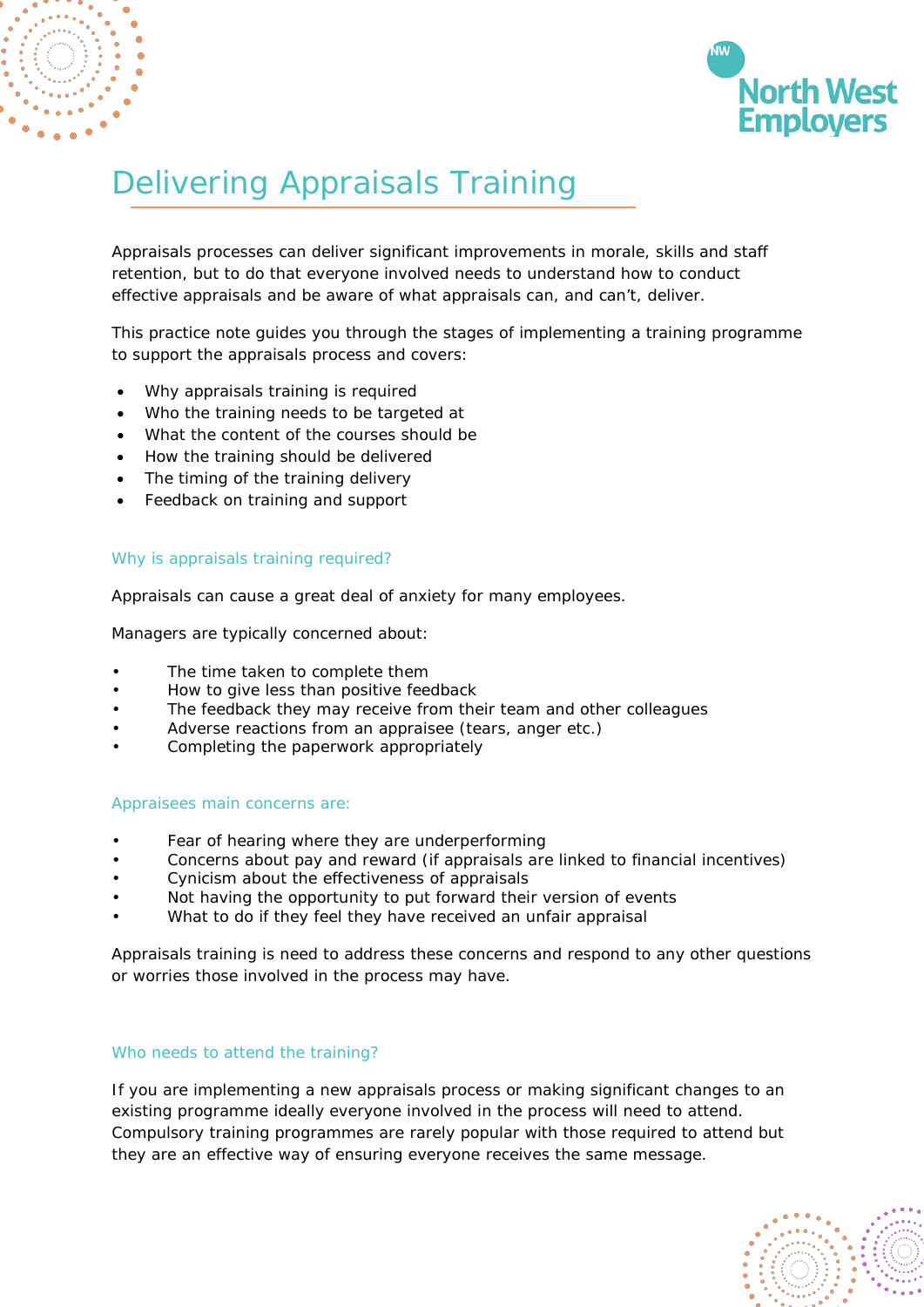



Two tiers of training are required:

- Training for those conducting appraisals
- Training for those receiving appraisals

Within the firm you may wish to divide this further and deliver separate training for fee earners, secretaries and support staff, particularly if their appraisals paperwork is significantly different.

It is also essential that all the senior partners are fully aware of the appraisals programme, what is involved and what it hopes to achieve. Whilst separate training course or presentation will achieve this, it can be most beneficial for them to attend one of the general courses to publicly demonstrate their buy in to the process and hear any concerns and issues raised.

## What Does the Training Need to Cover?

| Subject Area                                    | <b>Content for Appraisers</b>                                                                                                                                                                                                                                                                                  | <b>Content for Appraisees</b>                                                                                                                                                                                                  |
|-------------------------------------------------|----------------------------------------------------------------------------------------------------------------------------------------------------------------------------------------------------------------------------------------------------------------------------------------------------------------|--------------------------------------------------------------------------------------------------------------------------------------------------------------------------------------------------------------------------------|
| Why Are We<br>Conducting<br>Appraisals?         | What are the anticipated<br>$\bullet$<br>benefits for the firm, the<br>clients and the staff<br>Clearly explain how<br>$\bullet$<br>training will benefit each<br>individual<br>What their role in the<br>appraisals process is                                                                                | What are the anticipated<br>$\bullet$<br>benefits for the firm, the<br>clients and the staff<br>Clearly explain how<br>$\bullet$<br>training will benefit each<br>individual                                                   |
| The Appraisal<br><b>Meeting</b>                 | A guide to the format of<br>$\bullet$<br>an appraisal meeting<br>How to give appropriate<br>$\bullet$<br>feedback<br>Questioning and<br>$\bullet$<br>listening skills<br>Managing emotional<br>responses from<br>appraisees<br>How the appraisal<br>process fits with the<br>performance<br>management process | What to expect - a guide<br>$\bullet$<br>to the format of an<br>appraisal meeting<br>Dealing with positive<br>$\bullet$<br>feedback and<br>improvement<br>How to "make your case"<br>٠<br>and demonstrate your<br>achievements |
| <b>The Overall</b><br><b>Appraisals Process</b> | What will happen before<br>$\bullet$<br>and after the appraisal<br>meeting<br>What happens to the<br>documentation                                                                                                                                                                                             | What will happen before<br>$\bullet$<br>and after the appraisal<br>meeting<br>What happens to the<br>documentation                                                                                                             |

Appraisals training courses need to cover 4 main areas: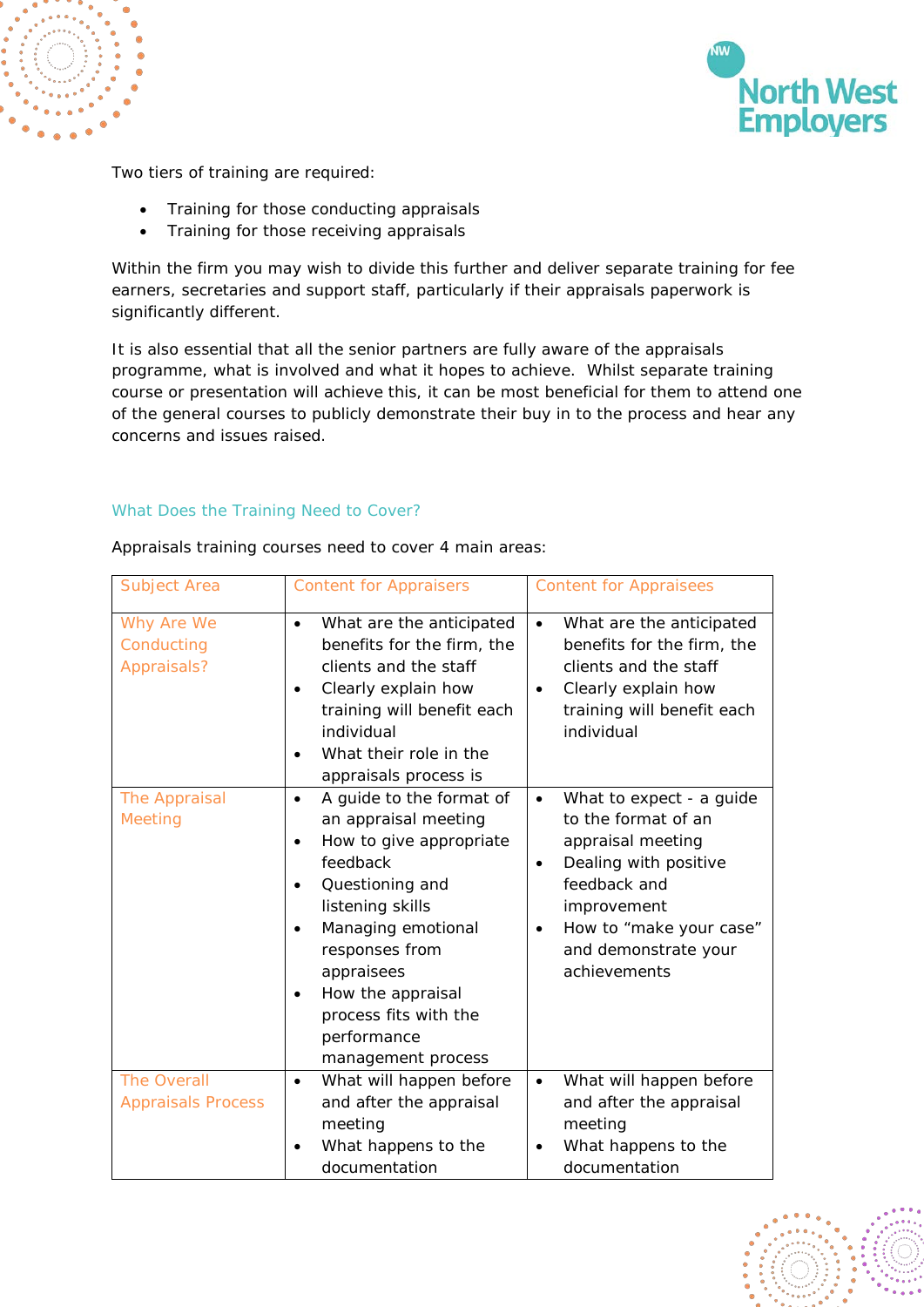

**North West** 

Because many managers will be appraisees themselves as well as having to deliver appraisals, their training sessions may need to a little longer to ensure they have all the information and support they require.

It may also be necessary to provide additional training or support for new or inexperienced managers who are conducting appraisals for the first time.

# How Does the Training Need to be Delivered?

It is best if the sessions are as concise and interactive as possible and ideally groups should be no larger than 12 – 15 delegates.

A series of informal workshops work well with appraisees sessions lasting no longer than 90 minutes and sessions for appraisers not exceeding two hours.

To ensure they are as accessible as possible for everyone they should be scheduled at different times of the day and on different days of the week wherever possible.

Most firms have a meeting room which could be used for this purpose, though it is important to make sure rooms are not overcrowded as this will impact on the comfort of delegates and their ability to take on and retain information.

Delegates will need clear line of sight to the presentation being delivered and some means of making notes.

Any training should be supported by online materials; making training presentations and/ or workbooks available online via intranet systems will allow delegates to look through them prior to attending.